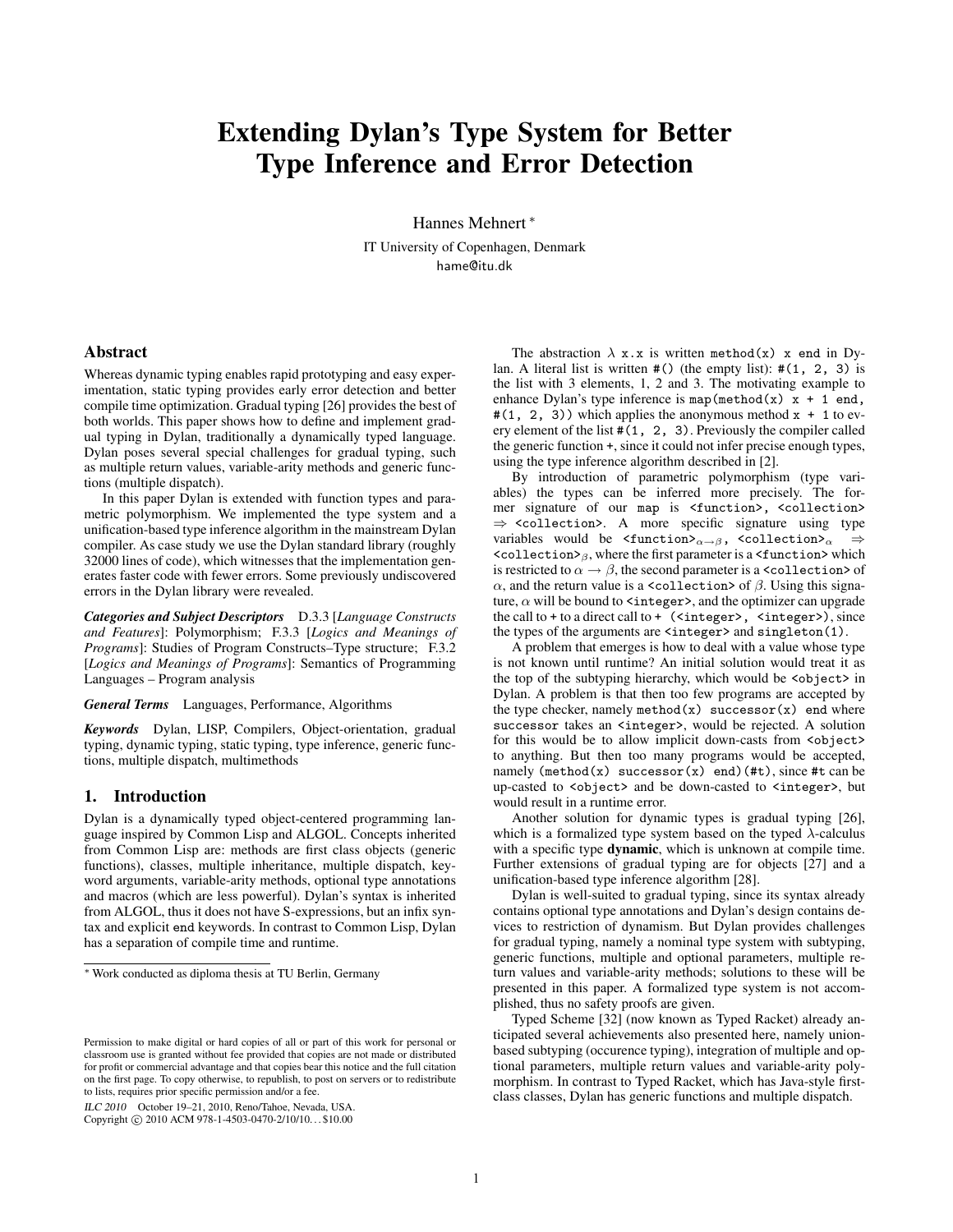The main goal of gradual typing and Typed Scheme is to have interlanguage migration of a safe language whose typed portion is also type-safe, whereas gradual typing has a finer level of granularity in this respect.

Success typing [17] is a similar approach to the presented one, using type inference for error detection. Success typing was developed for Erlang and is done after the compiler inserted dynamic type checks where needed. The inference algorithm finds code locations where types are definitively disjoint and presents these to the user. The goal was to provide documentation and error messages at compile time of unmodified Erlang code.

This paper is based on our diploma thesis [20] written at TU Berlin, Germany.

*Contributions* In this paper we show the practicability of gradual typing by extending it for a real-world programming language. Prior to this work Dylan supported selection of a method of the generic function by only first-order methods, this was extended to higher-order methods. Also we implemented type inference and describe the results compared to the previously implemented algorithm [2].

*Structure* The paper is structured as follows: The next section 2 gives an overview of Dylan and gradual typing. In section 3 we develop Dylan extensions for gradual typing. Afterwards, in section 4, we present the results of this approach, using the Dylan library as a case study. We relate the work in section 5 and finally conclude and show directions of further work in section 6.

# 2. Dylan and gradual typing

# 2.1 Overview of Dylan

Dylan was originally developed by Apple Cambridge, Carnegie Mellon University and Harlequin in the early 1990s. In 1996 the Dylan Reference Manual [25] was published, which is the language standard. Although the main influences of Dylan's design are Common Lisp, the Common Lisp Object System and Smalltalk, Dylan has an ALGOL like syntax.

There are two Dylan compilers available as open source, both implemented in Dylan: Gwydion Dylan, formerly developed at CMU, compiles Dylan to C. And Open Dylan<sup>1</sup>, formerly developed at Harlequin and Functional Objects, available as open source since March 2004. Open Dylan compiles either to x86 assembler or to C. Open Dylan provides an IDE, including profiler, debugger and has thread support. This paper extends the Open Dylan compiler. The code can be found in the Open Dylan subversion repository as the typed-opendylan branch $^2$ .

In Dylan methods are first class objects and multiple methods with the same name can be specified, which need to vary in at least one argument type. The selection of the most-specific method, which is actually called, is based on all required arguments. This concept is named *multiple dispatch*. According to [22] multiple dispatch is profitable, since in languages which only provide single dispatch the double dispatch design pattern [9] is used. The latter is based on runtime type introspection (instanceof) and leads to runtime type checks which decreases runtime speed and gives fewer opportunities for static analysis. Multiple dispatch also solves the expression problem [33] in an elegant way.

Because the most-specific method has to be selected at every call-site at runtime, generic function dispatches pose a major performance drawback. To accomplish finding the most-specific method, the distance between the formal and actual type of every argument is computed, for every method of the generic function. This is a time consuming computation, increasing with the amount of arguments and defined methods.

In order to allow some optimizations, a concept named *sealing* [25, Ch 9, Sealing] was introduced in Dylan. This allows to restrict extensions of generic functions in subsequent libraries or at runtime, as well as to protect parts of the class hierarchy from being further extended. For example the generic function + can be extended by normal developers, but it is sealed on  $\langle$  integer>, <integer> and subclasses thereof to enable compilers to inline calls to + with two <integer> arguments, resulting in a direct call of the method instead of a generic function dispatch.

Other features present in Dylan are exceptions, as found in Common Lisp. Methods with optional keyword arguments can be specified as well as variable-arity ones. Every method is compiled into binary code which contains then multiple entry points [19], one which reorders the keyword arguments and removes the keywords, another which expects the arguments to be in the correct order on the stack.

Dylan also supports multiple inheritance, with a superclass linearization algorithm specified in [25, Ch 5, Types and Classes]. This does not provide method monotonicity, but an algorithm with monotonicity is described in [4], which would allow compression of generic function dispatch tables [14]. With a linearization algorithm a class precedence list is built, preventing problems that a member is inherited multiple times, which might be the case in other programming languages like C++.

The object initialization is similar to the one in Common Lisp, a method make is called by the user (new in other languages), which allocates space for the object, and initializes the slots (members, fields). Once the space is allocated, the method initialize is called, which can be customized for any class to do something special like registration in a global table.

The type inference algorithm [2] is based on call caches, whenever a generic function is called with a distinct set of argument types, the return type of this generic function is cached at compile time, in order to allow more precise type inference than just using the most generic return value type.

*Type Safety* In statically typed languages type safety is defined such that well-typed programs can't go wrong. A sound type system is not lenient, in that it rejects all invalid programs and some valid programs. A complete type system accepts all valid programs and some invalid programs. In a dynamically typed language like Dylan, the demand to the type system is completeness; dynamic type checks are emitted where needed. If a program does not contain any dynamic type checks or runtime generic function dispatches, it can't go wrong and is thus sound and complete.

*Differences between Dylan and Common Lisp* Initially a prefix syntax (using S-Expressions) was specified for Dylan, but that syntax was dropped in [25] to attract developers from the C++ community. Because the syntax contains more structure, the macro system is different than the one of Common Lisp. The macro system is based on pattern-matching and is hygienic (but allows explicit unhygienic parts), and is less powerful than the Common Lisp macro system. An extension [3] has been proposed which advances the macro system to be as powerful as Common Lisp's. This extension is implemented in and used by the Open Dylan compiler.

Other differences between Common Lisp and Dylan are that Dylan has a clear separation of compile time and runtime. This implies that there is no need to have a compiler available at runtime and there is no eval function. Also, Dylan emphasizes safety by providing no possibility to access private members. And there is also no way to force the compiler to remove bounds checks in potentially unsafe places (opposed to Common Lisps safety 0).

<sup>1</sup> http://www.opendylan.org

<sup>2</sup> svn://anonsvn.opendylan.org/scm/svn/dylan/branches/typed-opendylan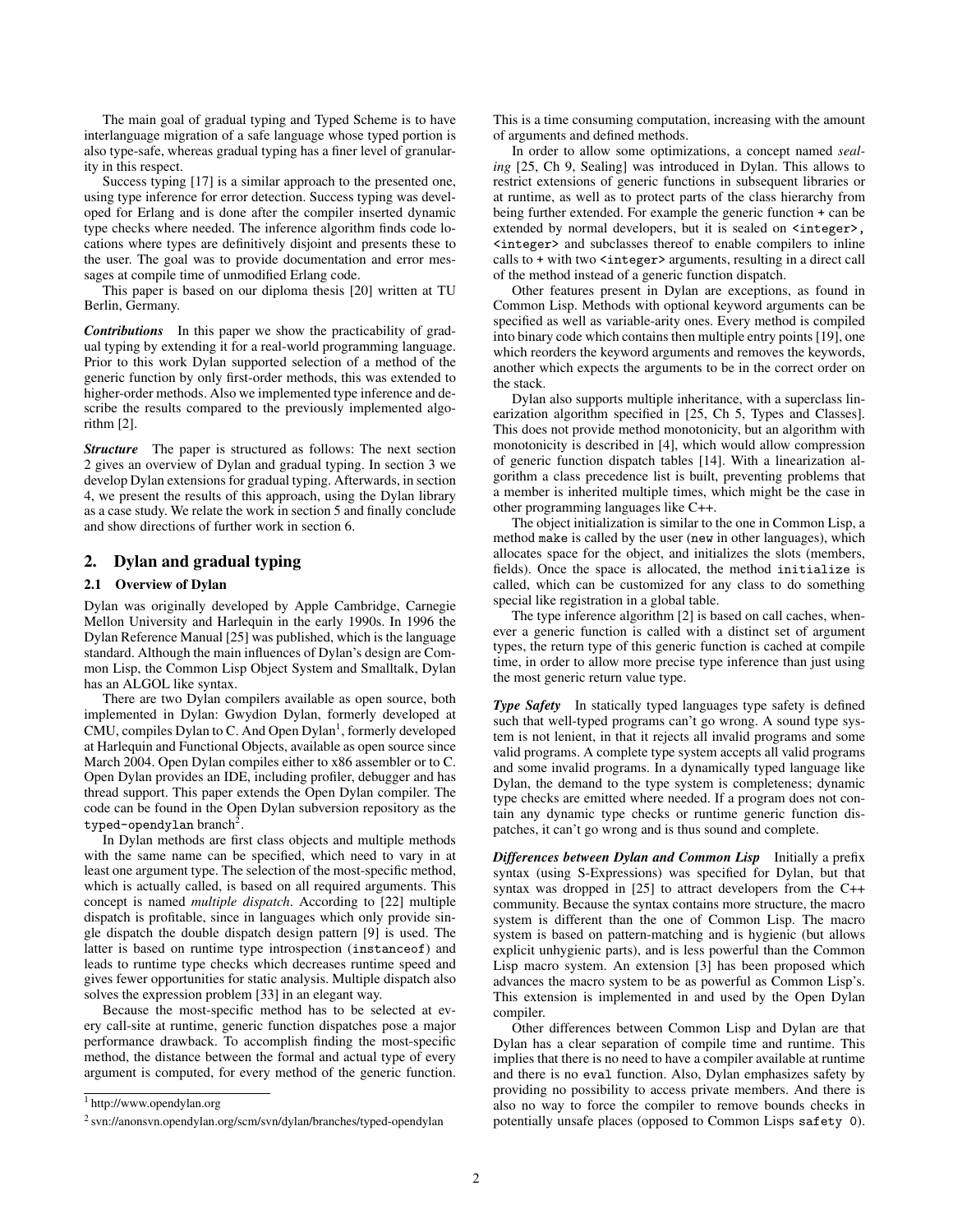| $\gamma \sim \gamma$                                       |  |
|------------------------------------------------------------|--|
| $\tau \sim ?$                                              |  |
| $? \sim \tau$                                              |  |
| $\tau_2 \sim \tau_4$<br>$\tau_3 \sim \tau_1$               |  |
| $\tau_1 \rightarrow \tau_2 \sim \tau_3 \rightarrow \tau_4$ |  |

**Figure 1.** Type consistency relation  $\sim$ 

Dylan also specifies sealing, described above in this section, which restricts dynamism and allows static analysis.

# 2.2 Gradual Typing

In this subsection we give an overview of Siek's and Taha's work with some examples of gradual typing [26].

Gradual typing is a concept developed by Siek and Taha [26] to support a smooth migration from dynamically to statically typed code. It extends the simply-typed  $\lambda$  calculus  $(\lambda)$  with a type representing the dynamic type, unknown at compile time, denoted by ?. The gradually-typed  $\lambda$  calculus is written  $\lambda^?$ ...

The main idea of gradual typing is the notion of a type whose structure may only be partially known. The unknown portions are indicated by ?. An example is the type ( $number \times$  ?), which represents a tuple type whose first element is a number, and whose second element has an unknown type. Programming in a dynamically typed style can be done by omission of type annotations, which then get assigned the type ?. Type annotations can be added to facilitate more compile time type correctness by the type checker, possibly with ? inside the types to retain some flexibility.

A static type system should reject programs that have inconsistencies in the known parts of types. For example, the program ( $(\lambda)$  $(x : number)$  (succ x)) #t) should be rejected because the type of #t is not consistent with the declared type of argument x. That is, boolean is not consistent with number. On the other hand, the program  $((\lambda(x)$  (succ x)) #t) should be accepted by the type system, because the type of x is considered unknown. A type error will be raised at runtime by the application (succ #t).

Since type equality with ? is not sufficient, the type consistency relation (∼) is introduced and axiomatized with the definition in figure 1. It is reflexive and symmetric, but not transitive. In the following,  $\tau$  will be used as a variable for any type, while  $\gamma$  will be used for ground types, like number or boolean. Some examples where the type consistency relation holds are:  $number \sim number$ , number ∼ ?, number → boolean ∼ ?, number → ? ∼ ?  $\rightarrow$  *number*. But the following examples are not type consistent: number → number  $\sim$  number → boolean, number → ?  $\sim$ boolean  $\rightarrow$  ?.

In [26] the relation of  $\lambda^2$ , to the untyped  $\lambda$  calculus is presented, together with a translation which converts any  $\lambda$  term into an equivalent term of  $\lambda^2$ . It is not possible to accept all terms of the untyped  $\lambda$  calculus and provide type safety for full-annotated terms, because the ill-typed terms are not accepted. An example is (succ #t), which is a valid term in the untyped  $\lambda$  calculus, but since succ is of type  $number \rightarrow number$ , and #t is a boolean, it is not accepted.

The relation of  $\lambda^2$ , to the simply typed  $\lambda$  calculus  $(\lambda)$  is that both calculi are equivalent for terms of the  $\lambda \rightarrow$ , proven in [26, Theorem 1]. A direct consequence of the equivalence is that the gradual type system catches the same static errors as  $\lambda_{\rightarrow}$ .

**Subtyping** In [27] subyping is integrated into gradual typing. That paper extends the object calculus  $(Ob_{\leq})$  of Abadi and

| $? \sqsubseteq \tau$                                              |  |
|-------------------------------------------------------------------|--|
| $\gamma \sqsubseteq \gamma$                                       |  |
| $\tau_1 \sqsubset \tau_3$ $\tau_2 \sqsubset \tau_4$               |  |
| $\tau_1 \rightarrow \tau_2 \sqsubseteq \tau_3 \rightarrow \tau_4$ |  |

# Figure 2.  $\Box$  relation

Cardelli [1] with the dynamic type. There are two kinds of subtyping, nominal and structural [23, Chapter 19]. While in a nominal system a developer explicitly writes down the superclasses of a class (as done in mainstream object-oriented languages like Java, Common Lisp, Dylan), in a structural system the subtyping relation is defined on the structure of types (as done in Ocaml, JavaScript, F#) and if the members are equivalent, the types are equivalent. Gradual typing was applied to a structural type system. Aldrich [18] worked on integration of structural and nominal subtyping.

The subtype relation is denoted by  $\lt$ :. We already motivated why the dynamic type allows implicit down-casts in the introduction. If ? is treated as the top of the subtyping hierarchy, the hierarchy would end up in a single type. Since the down-cast  $? \lt: S$  and the standard up-cast  $R \lt$ :? holds, applying the regular transitivity rule  $R \leq S$  would hold for all types  $R, S$  and the type checker would not reject any program.

For that reason the dynamic type ? is treated neutral to subtyping, the single subtyping rule where ? applies is reflexivity,  $? \lt: ?$ . A type system for  $Ob_{\leq}^?$  (the gradual object calculus) is defined in [27], as well as a type checking algorithm, operational semantics and safety proofs.

### 2.3 Unification-based inference

In [28] a type inference algorithm for  $\lambda^2 \rightarrow$  (the polymorphic gradually typed lambda calculus) is presented, which we will summarize here. First, the relation *less or equally informative*, written  $\Box$ , is presented in Figure 2. This relation is the partial order underlying the ∼ relation presented in the previous section.

The main idea of the presented algorithm is that for each type variable  $\alpha$  a type  $\tau$  is maintained, which is the lower bound on the solution of  $\alpha$ . When another constraint  $\alpha \simeq \tau^*$  is encountered, the lower bound is moved up to the least upper bound of  $\tau$  and  $\tau^*$ .

Applying this to the previous example,  $\alpha \rightarrow \alpha \simeq ? \rightarrow number$ ,  $\alpha$  gets first the type ? assigned. Next the least upper bound of ? and *number* is computed, which is *number*. Thus,  $\alpha$  gets the type number assigned.

This idea is integrated into Huet's almost linear algorithm [13]. This works in two separate phases, the first generates constraints, the second solves the constraint set. The algorithm uses a graph representation, where every type variable as well as each type is a node. There are two kinds of edges, constraint edges representing constraints, and graph edges from composite nodes (like  $\rightarrow$ ) to their children.

*Constraint Generation* The constraint generation judgement has the form  $\Gamma \vdash_{g} e : \tau | C$ , where C is the set of constraints. In figure 3 the constraint generation rules are given. The rules are tightly connected to the type system, equivalence is shown in [28, Lemma 3]. The only rule which actually generates a constraint is CAPP between the type of the function expression and the type of the  $argument \rightarrow a$  fresh type variable.

*Constraint Solver* The definition of the algorithm solve is shown in listing 1. Its input is a set of constraints (line 1). Description of copy\_dyn and contains\_vars is deferred to later. In each iteration (lines 6-19) the algorithm takes a constraint from the set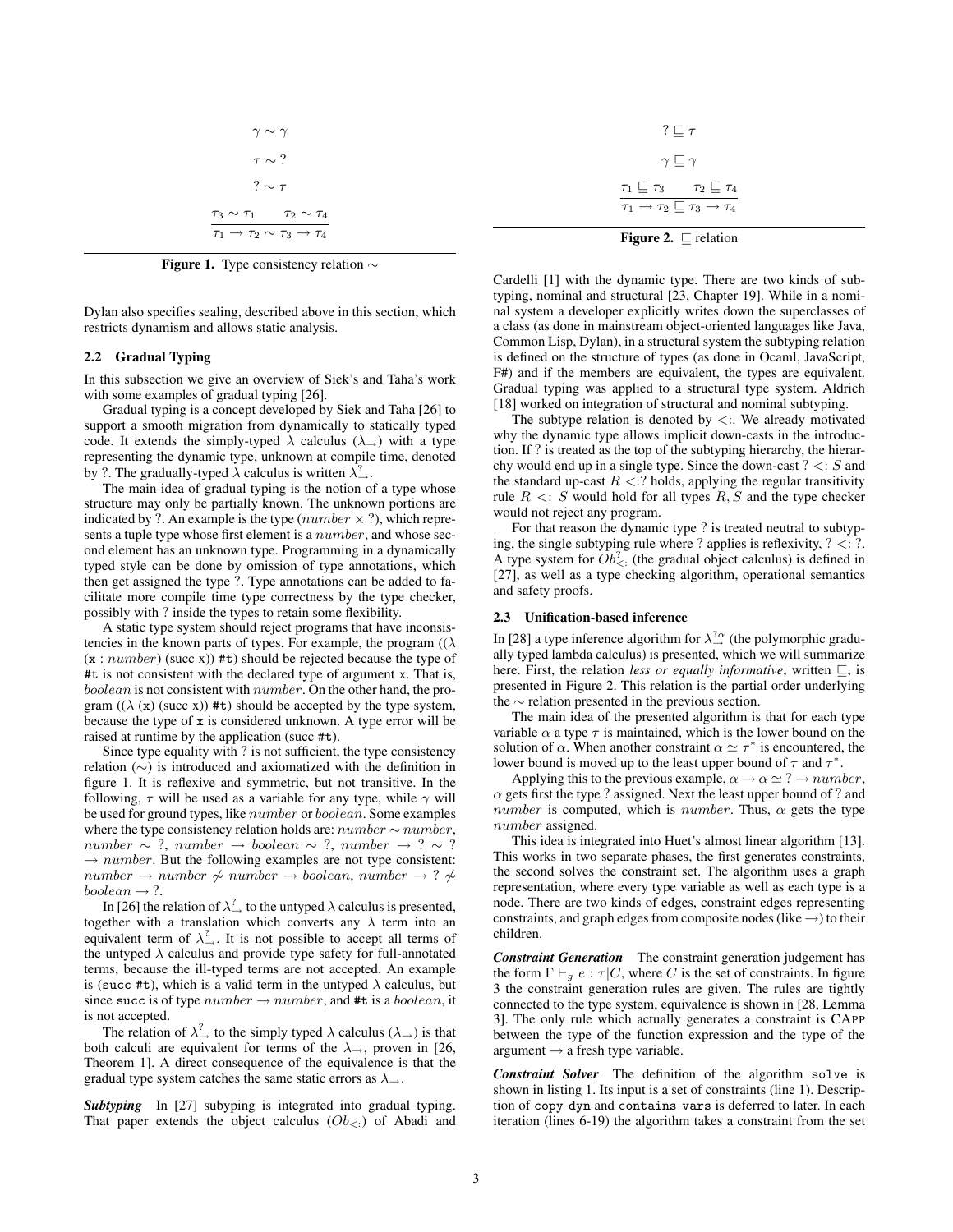$$
\frac{\Gamma(x) = \tau}{\Gamma \vdash_g x : \tau | \{\}}
$$
 CVAR

 $\Gamma \vdash_g c : typeof(c)[\{\} \text{CCNST}$ 

$$
\frac{\Gamma \vdash_g e_1 : \tau_1 | C_1 \qquad \Gamma \vdash_g e_2 : \tau_2 | C_2}{\langle \beta \text{ fresh} \rangle \qquad C_3 = \{ \tau_1 \simeq \tau_2 \rightarrow \beta \} \cup C_1 \cup C_2}
$$
\n
$$
\frac{\Gamma \vdash_g e_1 e_2 : \beta | C_3}{\Gamma \vdash_g e_1 e_2 : \beta | C_3}
$$
\n
$$
\frac{\Gamma(x \mapsto \tau) \vdash_g e : \rho | C}{\Gamma \vdash_g \Gamma}
$$
\nCABS

$$
\Gamma \vdash_g \lambda x : \tau.e : \tau \to \rho | C
$$

**Figure 3.** Constraint generation for  $\lambda \rightarrow 2\infty$ 

(line 6), looks up the representatives of both sides of the constraint (line 7) and then orders (line 9) the nodes and merges the equivalence classes of the nodes (line 10). Afterwards a case analysis is done on the real types  $(type)$  of the nodes (lines 11-20), where possibly more constraints are added. If the constraint set is empty, the quotient graph by equivalence class is constructed (line 21). An equivalence class contains all nodes which share a common representative. If the quotient graph is acyclic, a mapping from each node  $u$  in the original graph to the type of its representant is returned (line 23). Otherwise an error is returned (line 24).

| Code listing 1 Huet solve algorithm                                                                     |  |  |  |
|---------------------------------------------------------------------------------------------------------|--|--|--|
| Input: Constraints $C$                                                                                  |  |  |  |
| $C := \text{copy\_dyn}(C)$                                                                              |  |  |  |
| for each node $u$ do                                                                                    |  |  |  |
| <i>u</i> contains vars := true                                                                          |  |  |  |
| $s$ : while not <i>C</i> .empty                                                                         |  |  |  |
| $(x \simeq y) := C$ get                                                                                 |  |  |  |
| $u := \text{find}(x); v := \text{find}(y)$                                                              |  |  |  |
| if $u \neq v$ then                                                                                      |  |  |  |
| $(u, v, f) := \text{order}(u, v)$                                                                       |  |  |  |
| union $(u, v, f)$<br>10:                                                                                |  |  |  |
| case type(u) $\simeq$ type(v) of                                                                        |  |  |  |
| $u_1 \rightarrow u_2 \simeq v_1 \rightarrow v_2 \Rightarrow$                                            |  |  |  |
| $C.\text{add}(u_1 \simeq v_1); C.\text{add}(u_2 \simeq v_2)$                                            |  |  |  |
| $u_1 \rightarrow u_2 \simeq ? \Rightarrow$                                                              |  |  |  |
| if $u$ contains vars then<br>15:                                                                        |  |  |  |
| <i>u</i> contains vars := false                                                                         |  |  |  |
| C.add(vertex(type=?, contains_vars=false) $\simeq u_1$ )                                                |  |  |  |
| C.add(vertex(type=?, contains_vars=false) $\simeq u_2$ )                                                |  |  |  |
| $\tau \simeq var \mid \tau \simeq ? \mid \gamma \simeq \gamma \Rightarrow \text{pass}$ /* do nothing */ |  |  |  |
| $\Rightarrow$ error: inconsistent types<br>20:                                                          |  |  |  |
| $G =$ quotient graph by equivalence class                                                               |  |  |  |
| <b>if</b> $G$ acyclic <b>then</b>                                                                       |  |  |  |
| return { $u \mapsto$ type(find(u))   u a node in original graph }                                       |  |  |  |
| else error                                                                                              |  |  |  |

When two nodes are merged, a decision has to be made which node overrides which other node. This is based on the less or equally informative relation shown in figure 2. The decision is done in the relation order, shown in listing 2. A type variable  $\alpha$  is overridden by any other type (lines 2-4). The dynamic type ? overrides type variables (line 2), but is overridden by any other type (line 3). The flag returned indicates whether the order of the nodes is relevant or might be changed by union.

The actual merging is done in union (listing 3), which takes two nodes and a flag as input (line 1). If the flag is true, the first node is more informative and is chosen as representative (lines 2-5). The Code listing 2 Relation order

| order( <i>u</i> , <i>v</i> ) = case $type(u) \simeq type(v)$ of  |
|------------------------------------------------------------------|
| $? \simeq \alpha \Rightarrow (u, v, true)$                       |
| $? \simeq \tau \mid \alpha \simeq \tau \Rightarrow (v, u, true)$ |
| $\tau \simeq \alpha \Rightarrow (u, v, true)$                    |
| $\Rightarrow$ $(u, v, false)$                                    |

rank is then only increased if the rank of both nodes is equal (lines 3-4). If the passed flag is false, the node with higher rank is chosen as representative (lines 7, 9), as in a regular union-find algorithm. Again, the rank is only increased if the rank of both nodes is equal (lines 10, 11).

| Code listing 3 Huet union |                                       |  |  |  |
|---------------------------|---------------------------------------|--|--|--|
|                           | $union(u, v, order\_matters?) =$      |  |  |  |
| 2:                        | <b>if</b> order matters? <b>then</b>  |  |  |  |
|                           | <b>if</b> u rank = v rank <b>then</b> |  |  |  |
| 4:                        | u.rank := $u$ .rank + 1               |  |  |  |
|                           | <i>v</i> . representative $:= u$      |  |  |  |
| 6:                        | elseif $u$ .rank $i$ , $v$ .rank then |  |  |  |
|                           | <i>v</i> . representative $:= u$      |  |  |  |
| 8:                        | else                                  |  |  |  |
|                           | <i>u</i> . representative := $v$      |  |  |  |
| 10:                       | <b>if</b> u rank = v rank <b>then</b> |  |  |  |
|                           | v.rank := v.rank + 1                  |  |  |  |

The case analysis of solve (lines 11-20) consists of several cases:

- The first case (line 12-13) matches when two function types are constrained. Arguments and values of both function types are constrained separately and added to the constraint set.
- The second case (line 14-18) matches if a function type is constrained to the dynamic type. Two constraints are added, both arguments and values of the function type are constrained to a newly allocated dynamic type each (lines 17 and 18).
- The third case (line 19) catches all other valid constraints, namely any type constrained to a type variable or the dynamic type, or a constraint consisting of two equivalent ground types. Nothing is done for these constraints.
- If none of those cases matches, an error is reported (line 20).

Consider the program ( $\lambda$  f : ?.  $\lambda$  x :  $\alpha$  . f x), where the constraint ?  $\alpha \rightarrow \beta$  is generated,  $\beta$  is the result of the application. The type of f is transformed to ?  $\rightarrow$  ?, thus we have the constraint ?  $\rightarrow$  ?  $\simeq \alpha \rightarrow \beta$ , which is then solved to the constraints ?  $\simeq \alpha$ and ?  $\simeq \beta$ . If the type of  $\alpha$  is  $\alpha \to \alpha$ , an infinite loop would occur in the solver (by replacing ?  $\simeq \alpha$  with ?  $\rightarrow$  ?  $\simeq \alpha \rightarrow \alpha$ , which is solved to ?  $\rightarrow \alpha$  twice, etc.). To prevent this infinite loop, each node has a flag contains\_vars, which is initialized to true at the beginning (line 3-4) and set to false when the second case is matched.

The copy dyn function replaces each ? with a new copy of ?, removing any sharing between ? nodes. Consider the program from listing 4, which generates (by applying rule CAPP twice) the constraint set {  $number \rightarrow ?_0 \simeq ?_0 \rightarrow \beta_0$ , boolean  $\rightarrow ?_0 \simeq ?_0 \rightarrow$  $\beta_1$ } in the last line, where ?<sub>0</sub> is a single node. It is used as return value of f and g and as type of a. The type variables  $\beta_0$  and  $\beta_1$  are freshly allocated by the CAPP rule, and represent the return value of f and g. Solving these constraints results in the contradicting constraints *number*  $\simeq ?_0$  and *boolean*  $\simeq ?_0$ . Thus, an error is reported. To prevent this error, the function copy\_dyn replaces all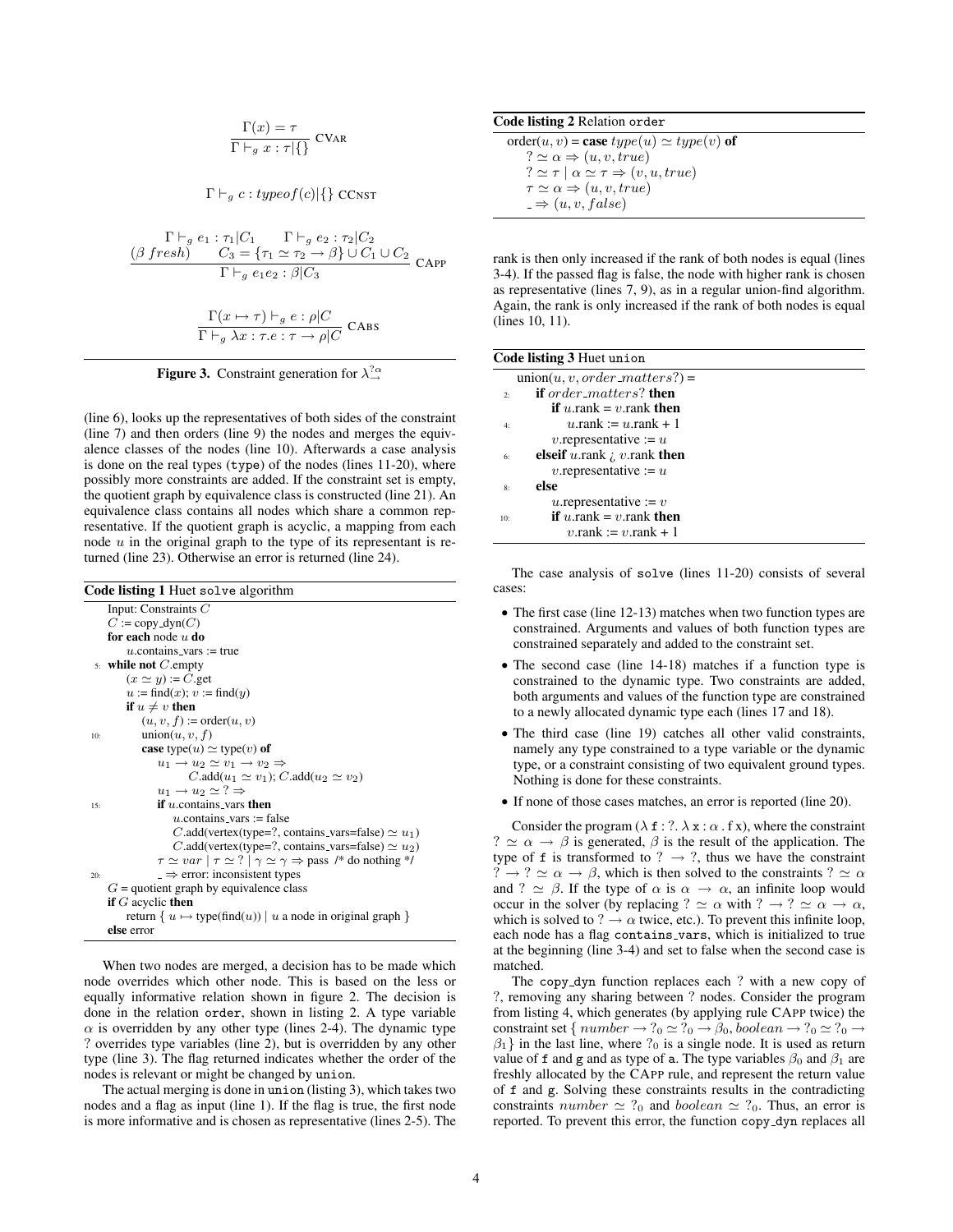$?<sub>0</sub>$  with separate nodes, which can then be unified with different types.

| <b>Code listing 4 Conditional, a has distinct types in branches</b> |
|---------------------------------------------------------------------|
| $let z = $                                                          |
| let $f(x: number) = $                                               |
| let $g(y:boolean) = $                                               |
| let $h(a:?) = if z then f a else g a$                               |

The quotient graph is constructed by adding each node of the type graph which is its own representative (all nodes are initialized to be their own representative). Then each edge of the type graph which originates in a representative node is put into the quotient graph. If the quotient graph contains a cycle, an error is reported (line 24). Otherwise the mapping of type variable to type is returned (line 23). An example where the quotient graph contains cycles is  $\lambda$  x . x x. The type of x is constrained with a function type (due to the application) whose argument is the type of x.

# 3. Dylan extensions of gradual typing

The type system needs to support the wide variety of type constructors defined by the Dylan language. The type constructors will be discussed in this section, as well as the extensions to Dylan and the extensions for the type inference algorithm.

#### 3.1 Type constructors

As already mentioned, Dylan is a class-based programming language with a nominal type system. Thus each definition of a class leads to a type where the supertypes are explicitly written.

But as opposed to some mainstream object-oriented programming languages (like Java), not every type is a class, but there are other constructors.

Method definitions define the number of required arguments and their types, as well as optional keyword arguments and types, and return types. The types of required arguments and return values correspond to a tuple type in type theory, while the optional arguments form a record type. There are variable-arity arguments, which need special treatment, a *tuple-with-rest* type is used.

Singleton types contain a single runtime value, like singleton(#f) is the type of #f. Singleton types are for example useful in the instantiation process of Dylan, namely for the method make, where no instance is yet available, to extend this method with specific behaviour for custom classes.

Union types, constructed by type-union, a function that takes any number of types and returns a type which consists of the union of all given types. This is useful in several places, for instane in a method which might not succeed, as resolve-host-name, which translates a host name into an internet address. The return value of this method is type-union(<internet-address>, singleton(#f)), thus #f is returned if the host name cannot be resolved. In other programming languages (like C, Java) special values (null, -1) have to be reserved and the result value has to be tested for those special values, while in Dylan the type checker can use the information that a specific value might be returned apart from the normal type. Functional languages have the polymorphic Option[ $\alpha$ ] or Maybe[ $\alpha$ ] type, which encapsulates either a value or None or Some  $[\alpha]$ . This bears the inconvenience that to get to the value, it first needs to be unpacked.

Limited types [25, Ch 5, Limited Types], constructed by the function limited. Limited types in Dylan constrain a base type. There are only three different base types which might be constrained, <collection>, <integer> and subclass. The element type of a collection and its length can be constrained. Integer ranges can be defined, for example the type of all numbers between 0 and 16, written limited(<integer>, min: 0, max: 16). Also, the type of a class and all subclasses can be specified by subclass(<number>), which contains all subclasses of <number>. This is useful for constructors of a class and its subclasses.

#### 3.2 Extensions to Dylan

We implemented two extensions for type constructors in Dylan: polymorphic type variables and function types.

Previously the only expressible type of a function was <function>, which does not specify the number and types of arguments and return values. In order that a developer is able to have more fine-grained control, we introduced new syntax for function types. For example the type expression <string> => <integer> specifies a function which has a single argument of type <string> and returns a single <integer> value.

The other extension are type variables. An example is the type of the identity function as  $for all: A$   $(x :: A) \Rightarrow (y ::$ A) (was  $(x : : <sub>object</sub>) \implies (y : : <sub>object</sub>)$  previously). Type variables are written in parens just before the argument list, which is backwards-compatible to existing Dylan code. This enables a developer to write more expressive types, and allows the type inference to infer more concise types. Looking at the motivating example of this paper, the type of map can not be specified such that the type of the given function depends on the type of the given collection, resulting in more optimization opportunities.

### 3.3 Extended type inference

The type inference is extended with some language constructs like loop, conditional and multiple value handling, as well as some more interesting types, like tuple types, record types and singletons. The former extend the constraint generation, while the latter extend the constraint solution phase.

*Assignment* A variable which is mutated is converted to a reference cell. The constrained type for a cell is the union of all assigned values.

*Loop* Type inference of a loop is done initially with the type of all loop variables from the outer scope. If after inference the resulting type of the loop variable is equal to the type of the loop variable in the outer scope, this type is used. Otherwise the top type is used, since otherwise safety might be violated.

*Conditionals* In order to support conditionals, different type environments are setup for each branch of the conditional. In each branch then the type of a binding can be made more specific.

*Multiple values* There are two intermediate language constructs, one for constructing a multiple return value, one for extracting a single element out of a multiple value. The former constructs a tuple type and constrains this with all values which are put into the multiple value. The latter constrains the indexed value from the tuple type with the resulting single value.

*Singleton* At various points during type inference, for example when a literal list is encountered, a singleton type is not used, but rather the supertype of the singletons. The *most-specific* type of the literal list  $\#(1, 2, 3)$  would be singleton( $\#(1, 2, 3)$ ), but the more general limited(<list>, of: <integer>) is inferred instead. Otherwise the compiler has to do a lot of useless work in subtype-tests. But the question of how specific types should be inferred is still open. Success typing [17] uses a threshold value of four unionees to convert it to a more general type.

*Solve algorithm* The solve algorithm is extended with additional composite types and subtyping. The extended union is shown in listing 7, solve in listing 8.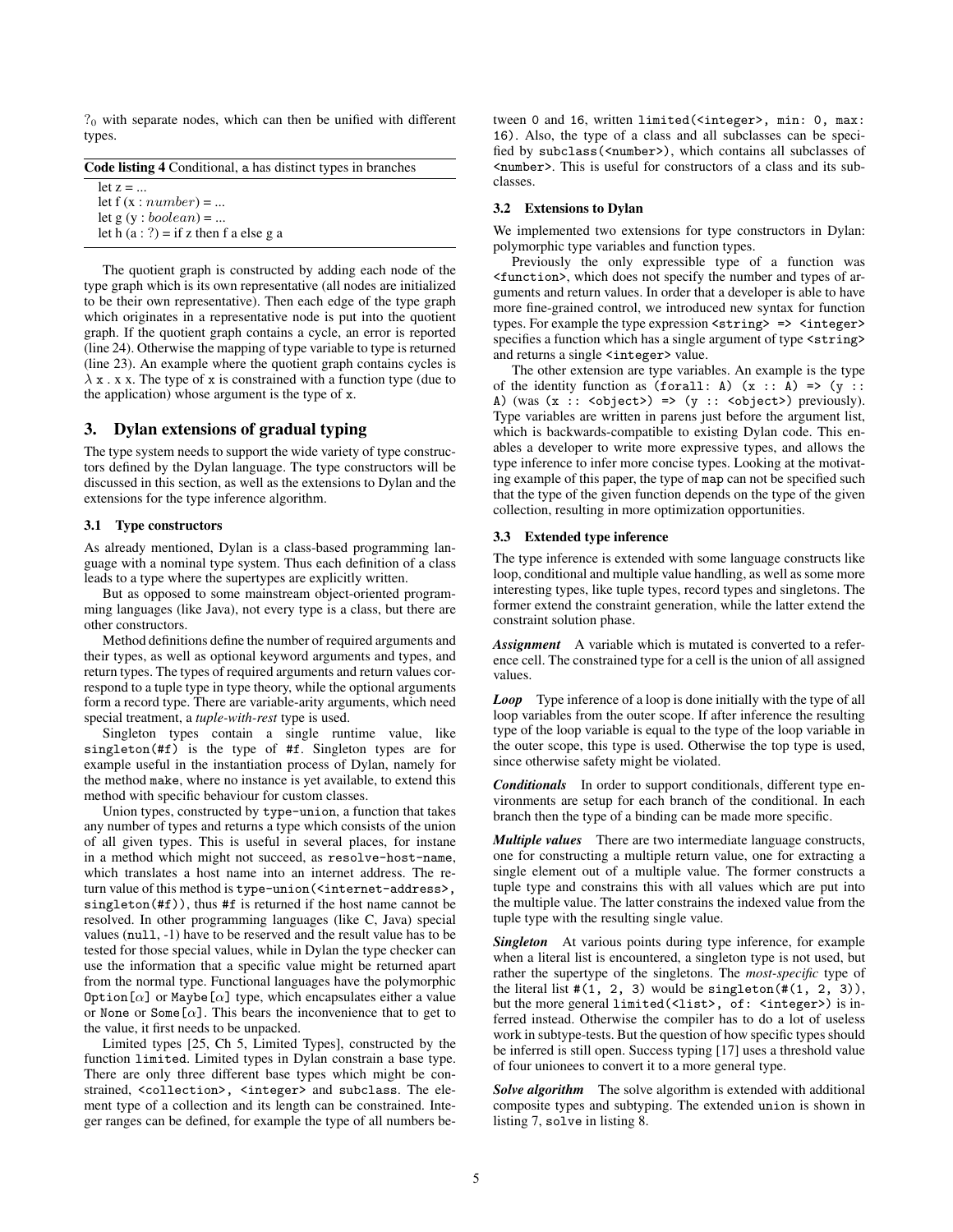The solution strategy for composite types is propagation to their children. Both types must be of same structure, thus a tuple type  $(\times)$  cannot be unified with a function type  $(\rightarrow)$ . A special case is variable-arity tuple type, which, if unified with a tuple generates new children nodes on demand. A variable-arity tuple is always less specific than a tuple. This affects both union and solve.

Instead of using type consistency in solve, the subtype test is used. Thus, if two types, <number> and <integer> are unified, <integer> is used as representative, because it is more specific. This narrows down the types of data flow nodes. This might lead to type errors, for example in listing 5, where in line 9 y will be constrained to type <number>; in line 10 it will be constrained to an <integer>, solving these constraints result in <integer>. Accordingly, another traversal of the flow graph is needed, which emits a type check after line 9 that a is actually of type <integer>.

|    |            | <b>Code listing 5</b> Type error during type narrowing  |  |  |                                                                 |
|----|------------|---------------------------------------------------------|--|--|-----------------------------------------------------------------|
|    |            |                                                         |  |  | define method a $(x) \Rightarrow (y :: \langle number \rangle)$ |
| 2: | end;       |                                                         |  |  |                                                                 |
| 4: |            |                                                         |  |  |                                                                 |
|    |            | define method $b(x : : \langle \text{integer} \rangle)$ |  |  |                                                                 |
| 6: |            |                                                         |  |  |                                                                 |
|    | end;       |                                                         |  |  |                                                                 |
| 8: |            |                                                         |  |  |                                                                 |
|    |            | let $y = a(42)$ ;                                       |  |  |                                                                 |
|    | 10: $b(y)$ |                                                         |  |  |                                                                 |

The extended relation order is changed as shown in listing 6. The added lines are 5 and 6, which take care that a variablearity type (denoted rest) is not used as representative of any other type, since it is less informative. But a variable-arity type is more informative than a type variable or the dynamic type (lines 2 - 4).

|    | Code listing 6 Extended relation order                           |  |  |  |  |
|----|------------------------------------------------------------------|--|--|--|--|
|    | order( <i>u</i> , <i>v</i> ) = case $type(u) \simeq type(v)$ of  |  |  |  |  |
|    | $? \simeq \alpha \Rightarrow (u, v, true)$<br>2:                 |  |  |  |  |
|    | $? \simeq \tau \mid \alpha \simeq \tau \Rightarrow (v, u, true)$ |  |  |  |  |
| 4: | $\tau \simeq \alpha \Rightarrow (u, v, true)$                    |  |  |  |  |
|    | $\tau \simeq rest \Rightarrow (u, v, true)$                      |  |  |  |  |
| 6: | $rest \simeq \tau \Rightarrow (v, u, true)$                      |  |  |  |  |
|    | $\Rightarrow$ $(u, v, false)$                                    |  |  |  |  |
|    |                                                                  |  |  |  |  |

The extended union function is shown in listing 7. The first case (lines 2-5), if order set the flag that order of arguments is relevant, is unchanged.

If either subtype?(u.type, v.type) or subtype?(v.type, u.type), the more specific type is used as representative (lines 7-12). This alone is unsafe, since it does not result in the least upper bound, rather the more specific value is used as representative. This is safe because it is used together with the mentioned emitted runtime type checks when the result of an operation returns a broader type then the inferred for a data flow node.

If those three special tests did not succeed, the common case from the original algorithm is used, the node with higher rank is used as representative (lines 13-18).

The case statement of the extended solve algorithm shown in listing 8. The solve algorithm supports tuple types (lines 8, 9) and limited collections (line 15), both push constraints to their children, the same strategy used by  $\rightarrow$  constraints.

|     | <b>Code listing 7</b> Extended Huet union          |  |  |  |  |
|-----|----------------------------------------------------|--|--|--|--|
|     | union $(u, v, order\_matters?) =$                  |  |  |  |  |
| 2:  | <b>if</b> order_matters? <b>then</b>               |  |  |  |  |
|     | if $u$ .node – rank = v.node – rank then           |  |  |  |  |
| 4:  | $u\cdot rank := u\cdot rank + 1$                   |  |  |  |  |
|     | $v$ .representative := u                           |  |  |  |  |
| 6:  | else                                               |  |  |  |  |
|     | if subtype?(u.type, v.type) then                   |  |  |  |  |
| 8:  | $u\cdot rank := max(u\cdot rank, v\cdot rank) + 1$ |  |  |  |  |
|     | $v$ .representative := $u$                         |  |  |  |  |
| 10: | elseif subtype?(v.type, u.type) then               |  |  |  |  |
|     | $v\cdot rank := max(u\cdot rank, v\cdot rank) + 1$ |  |  |  |  |
| 12: | $u$ .representative := v                           |  |  |  |  |
|     | elseif $u\cdot rank\, i\, v\cdot rank$ then        |  |  |  |  |
| 14: | $v$ .representative := $u$                         |  |  |  |  |
|     | else                                               |  |  |  |  |
| 16: | if $u, rank = v, rank$ then                        |  |  |  |  |
|     | $v\cdot rank := v\cdot rank + 1$                   |  |  |  |  |
| 18: | $u$ .representative := v                           |  |  |  |  |

|     | Code listing 8 Extended Huet solve                                                                                         |
|-----|----------------------------------------------------------------------------------------------------------------------------|
|     | case $type(u) \simeq type(v)$ of                                                                                           |
| 2:  | $u_1 \rightarrow u_2 \simeq v_1 \rightarrow v_2 \Rightarrow C$ .add $(u_1 \simeq v_1)$ ; C.add $(u_2 \simeq v_2)$          |
|     | $u_1 \rightarrow u_2 \simeq ? \Rightarrow$                                                                                 |
| 4:  | <b>if</b> $u$ contains vars then                                                                                           |
|     | u contains vars := false                                                                                                   |
| 6:  | C.add(vertex(type=?, contains_vars=false) $\simeq u_1$ )                                                                   |
|     | C.add(vertex(type=?, contains_vars=false) $\simeq u_2$ )                                                                   |
| 8:  | $u_1 \times \ldots \times u_n \simeq v_1 \times \ldots \times v_n \Rightarrow C \cdot \text{add}(u_1 \simeq v_1); \ldots;$ |
|     | $C.\text{add}(u_n \simeq v_n)$                                                                                             |
|     | $u_1 \ldots u_n \simeq ? \Rightarrow$                                                                                      |
| 10: | <b>if</b> $u$ contains vars then                                                                                           |
|     | u.contains_vars := false                                                                                                   |
| 12: | C.add(vertex(type=?, contains_vars=false) $\simeq u_1$ ):                                                                  |
|     | C.add(vertex(type=?, contains_vars=false) $\simeq u_n$ )                                                                   |
| 14: | $lcoll_{C_{\nu}}(\tau_U) \simeq \text{ } lcoll_{C_V}(\tau_V) \Rightarrow \text{ } C.\text{add}(C_U \simeq C_V);$           |
|     | $C$ .add $(\tau_{II} \simeq \tau_V)$                                                                                       |
|     | $\tau \simeq var \mid \tau \simeq ? \mid \gamma \simeq \gamma \Rightarrow pass$                                            |
| 16: | $\Rightarrow$ error: inconsistent types                                                                                    |

# 4. Evaluation

The explained algorithm was implemented into the mainstream Dylan compiler. The standard Dylan library, including startup of the Dylan runtime environment, collections, etc. was used as a case study. The code size is approximately 32000 lines of code. In this library already several programming errors were discovered, which had not been discovered by the former type inference algorithm [2].

Parametric polymorphism was used in make and as, instead of having the type signature (<type>, #rest arguments) =>  $\langle \text{object} \rangle$  it now has the signature (forall: A) (A ==  $\langle \text{type} \rangle$ , #rest arguments) => A. The latter type signature is actually the documented behavior in [25, Ch 12, Constructing and Initializing Instances]: "Note that the <class> method on make returns a newly allocated direct instance of its first argument.". The coercion method as is similar, it receives a type t and an object x, and should return an object of type t, which is x coerced to type t (according to the documentation).

### 4.1 Interaction of parametric polymorphism and generic functions

Parametric polymorphism also affects generic function dispatch. The definition of method specificity and congruency has to be extended with parametric polymorphism in mind.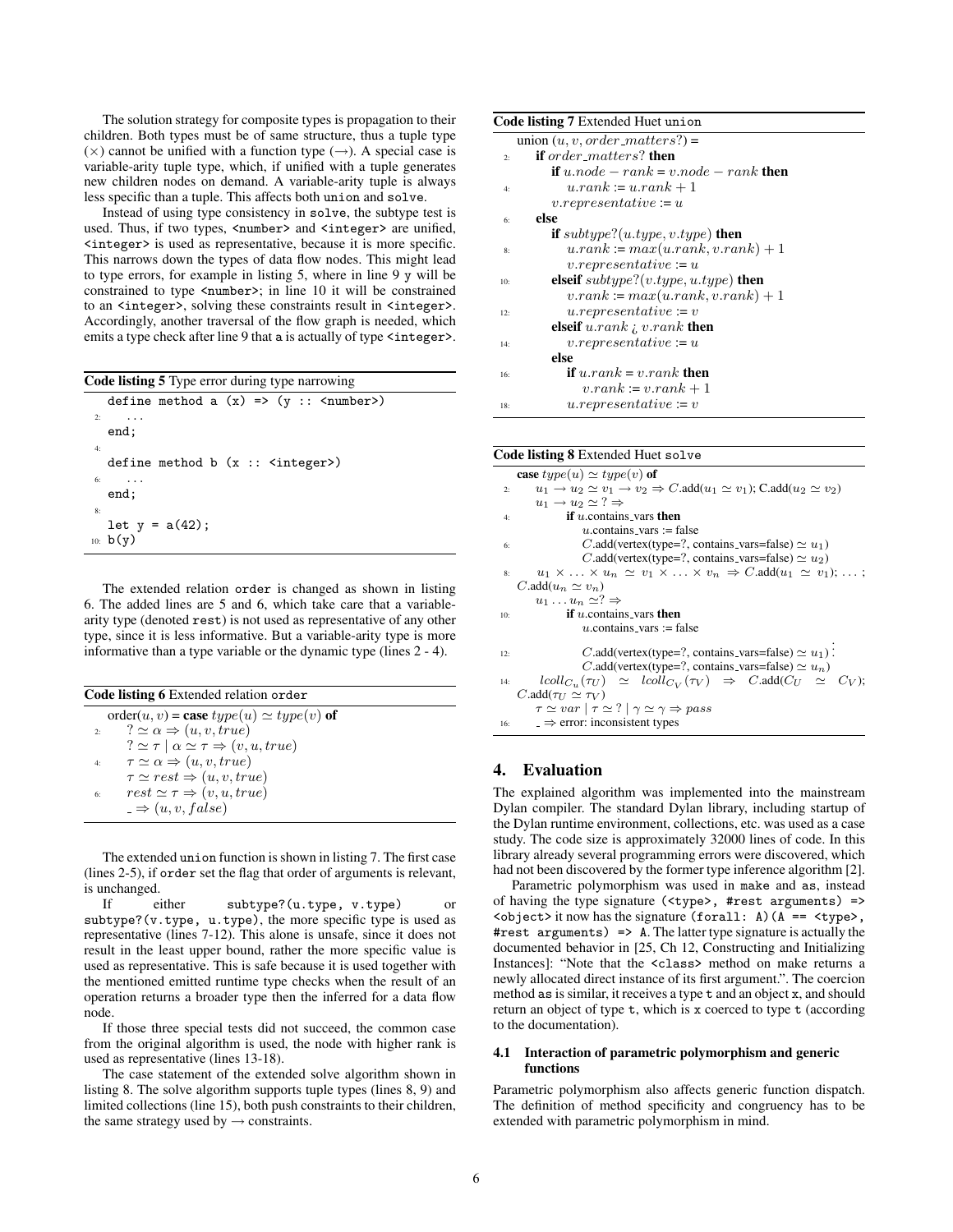

Figure 4. Flow graph of method double

Intuitively, if a generic function is defined, only congruent polymorphic methods may be added. A polymorphic method is congruent if its signature with the broadest type of all type variables is congruent.

Method specificity of polymorphic methods depends on the actual arguments. During method dispatch, the type variables are bound to the types of the actual values. This idea has been proposed in [15].

A result of this definition is that if a method contains a polymorphic type variable at an argument position, this is the most specific at that position (within the upper bound). Methods which are specified on a subtype of the upper bound at the given argument position will never be more specific. In order to avoid this ambiguity a method definition which has a subtype of a polymorphic type variable at any argument position is rejected.

Another matter are polymorphic generic functions, which are useful to specify a given protocol more precisely. Types of polymorphic generic functions can be inferred even if the actual method which is called is unknown at compile time. This is used for example for the methods make and as. Methods implementing polymorphic generic functions have to fulfill the instantiated polymorphism.

# 4.2 Example: Double

A simple example is the method double, whose code is shown in listing 9, and its flow graph is in figure 4. The bright nodes are data flow nodes, while the others are control flow nodes. The dashed edges are data flow edges, filled are control flow edges. MVT is a multiple value temporary, thus a data flow element with multiple values. The initial run of the type inference algorithm builds the type graph shown in figure 5.

| Code listing 9 method double                                                                                                          |  |
|---------------------------------------------------------------------------------------------------------------------------------------|--|
| define method double $(a : : \langle \text{integer} \rangle)$<br>$\Rightarrow$ (result :: <integer>)<br/><math>2 * a</math></integer> |  |
| end                                                                                                                                   |  |

As already described, method upgrading of the generic function call of \* succeeds, because the types of the arguments are subtypes of <integer> (namely singleton(2) and integer), and the method \* is sealed in the domain (<integer>, <integer>). The resulting flow graph is shown in figure 6. The inferred type graph is shown in figure 7. When this type graph is solved (as shown in figure 8), the optimizer can fold the type check, since the multivalue temporary MVT1 is guaranteed to contain a single value of type  $\langle$  integer>. The call to  $*$  is inlined and primitives are emitted.



Figure 5. Type graph of method double



Figure 6. Flow graph of upgraded method double



Figure 7. Type graph of upgraded method double



Figure 8. Final type graph of method double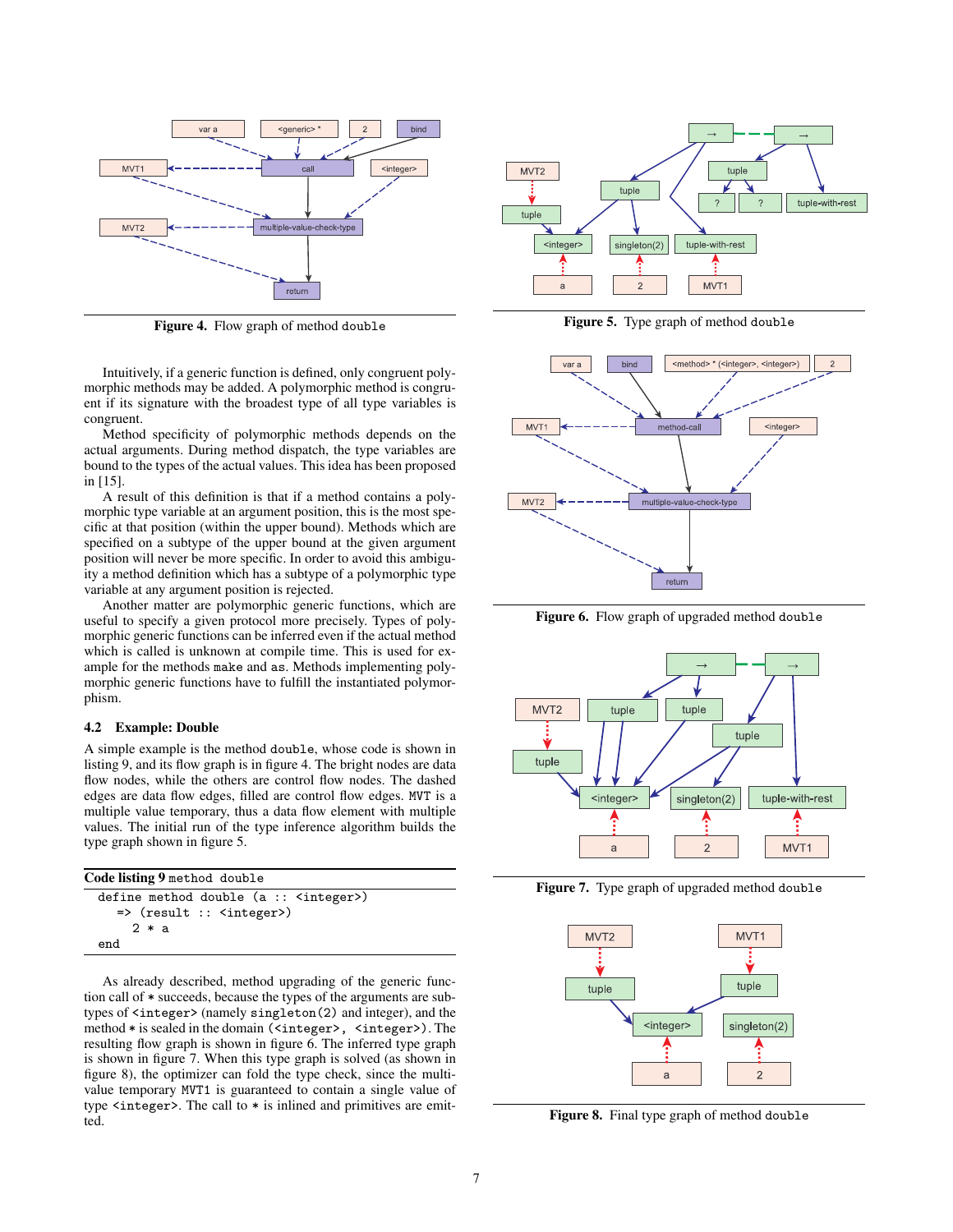### 4.3 Example: Map

Another example is the code snippet map(method(x)  $x + 1$ end,  $\#(1, 2, 3)$ . The method map has the signature (forall: A B)(f ::  $A \Rightarrow B$ , 1 :: limited(<list>, of: A)) => (res :: limited(<list>, of: B)).

The inference algorithm works as following: The result type, which is searched for, is named  $\beta$ . Due to the application, the constraint  $\alpha \rightarrow \beta \simeq (A \rightarrow B \times 1)$  imited(<list>, of: A))  $\rightarrow$ limited(<list>, of: B) is generated. All occurrences of A and B point to the same node. The right-hand side is the type of map. The solver decomposes this constraint into two constraints, where alpha gets decomposed into two type variables ( $\alpha_0 \times \alpha_1$ ), one for each part of the tuple type. This gets decomposed into the constraints  $\alpha_0 \simeq A \rightarrow B$  and  $\alpha_1 \simeq$  limited(<list>, of: A). The type of the literal list #(1, 2, 3) is used to create the constraint  $\alpha_1 \simeq$ limited(<list>, of: <integer>), thus limited(<list>, of: A)  $\simeq$  limited(<list>, of: <integer>). This is solved by propagation to the element type,  $A \simeq \text{Cinteger}$ , which binds A to <integer>.

Now the constraint  $\alpha_0 \simeq \text{Cinteger3} \rightarrow \text{B}$  is solved. The type of the anonymous method  $x + 1$  is inferred, where x is of type  $\langle$ integer>. Thus the call to + is upgraded, since + is sealed on (<integer>, <integer>), and thus cannot be extended in any further library. The result type of the specific + method is a single <integer>, which then binds B to an <integer>.

The last constraint is  $\beta \simeq 1$  imited(<list>, of: B), where B is bound to <integer>, thus  $\beta$  is set to limited(<list>, of: <integer>).

### 4.4 Safety results

Some code in the Dylan library was *ill-typed*, where methods were called with arguments where they were not defined. An example is function-next?<sup>3</sup>, which takes a <method> argument, but was called with a <lambda>, which is a supertype of <method>. This was not discovered by the former type inference algorithm, but this code was never called with a concrete <lambda> or a subclass of <lambda> disjoint from <method>.

Several monomorphic make and as method implementations of the *polymorphic generic functions* specified to return any object, not an object of the given type. This has been fixed in the Dylan library, since the definition of the generic function now enforces the return type to be the requested type.

A subtle problem was in the *optimizer of the compiler*. It did unsafe optimizations but upgrading boxed values to unboxed values, but retaining the boxed type information, particularly for loop variables. When any such loop was inlined in another method, and type inferred once more, the declared and expected type did not match.

The *unsafe control flow* node <guarantee-type> was eliminated, which allowed the user to inject a type for any object in Dylan code. This is a major safety issue, since the compiler trusts the user to provide only correct type information. It was in the compiler to obtain performance in places where the old inference algorithm did not return specific enough (to optimize generic function dispatches) types.

There were also several *ill-typed primitives* in the compiler, for example the primitive apply had declared to take an  $\langle$ integer> containing the number of arguments.

### 4.5 Performance results

More specific types are inferred for *loop variables*. The loop variable i in Listing 10 was previously inferred to be of type <object>, while it is now of type <integer>.

| <b>Code listing 10</b> Simple loop example |  |
|--------------------------------------------|--|
| let $i = 0$ ;                              |  |
| while $(i; 42)$                            |  |
| $i := i + 1$                               |  |
| end                                        |  |

In the compiler a *copy-down* method was implemented, where define copy-down-method takes a method name and a list of arguments and copies the body of the most specific method of the generic function and specializes it on the given argument types. The reason for *copy-down* methods were performance by reducing the amount of generic function dispatches. By the implementation of the more general concept, parametric polymorphism, *copy-down* methods are superfluous and could be eliminated.

Since the performance of the implemented algorithm is currently too low, due to the lack of incremental type inference and interaction of type inference and optimization, a larger case study was not accomplished. Once this issue of incremental type inference has been fixed, a larger case study will be done, an appealing case study will be the compiler itself.

The presented implementation does not yet handle variablearity polymorphism [30] and Dylan's list comprehension are defined with variable-arity. Thus there are no statistics yet, but our expectation is that this will decrease the number of generic function dispatches by an order of magnitude.

Using the current implementation and the mostly unmodified Dylan library (only introducing a polymorphic as and make) the improvement is roughly 1%, in both generic function dispatches and dynamic type checks. The former compiler emitted 2107 generic function dispatches and 1897 dynamic type checks, while the new type inference implementation emits 2093 generic function dispatches and 1882 dynamic type checks. This is already a good result taking into account that the old type inference implementation had several special cases for commonly used methods where the inference was not powerful enough to infer specific types. Additionally it allowed users to inject types into the inference. Our implementation does not allow type injection, and has no special cases for specific method names.

# 5. Related Work

*Soft typing* There are several approaches to add or use type information in untyped languages. Some assist programmers by reporting type errors at compile time, while others help compilers to optimize written code. Either developers have to add type annotations to code or types are inferred.

An early approach (1991) was soft typing, developed by Cartwright and Fagan [6]. The goal of the research agenda was, that a developer shouldn't have to write down any type annotations. The early soft typing systems inferred complex type expressions even for simple expressions, thus error messages were not easy to decipher.

Later soft typing systems improved error messages by using different inference algorithms, but the error discovery was still conservative. By providing explicit type annotations, those can be used to locate errors and provide good error messages.

Strongtalk [5] (1993) is a Smalltalk with a static type system. In contrast to the presented approach, Strongtalk is based on a structural type system and does not integrate type inference. Also, Smalltalk does not have a class-based object system.

*Scheme* There are several approaches in the Scheme community on extending Scheme with static types. Scheme is different from Dylan in several aspects, one is that no class system is specified.

 $^3$  in discrimination.dylan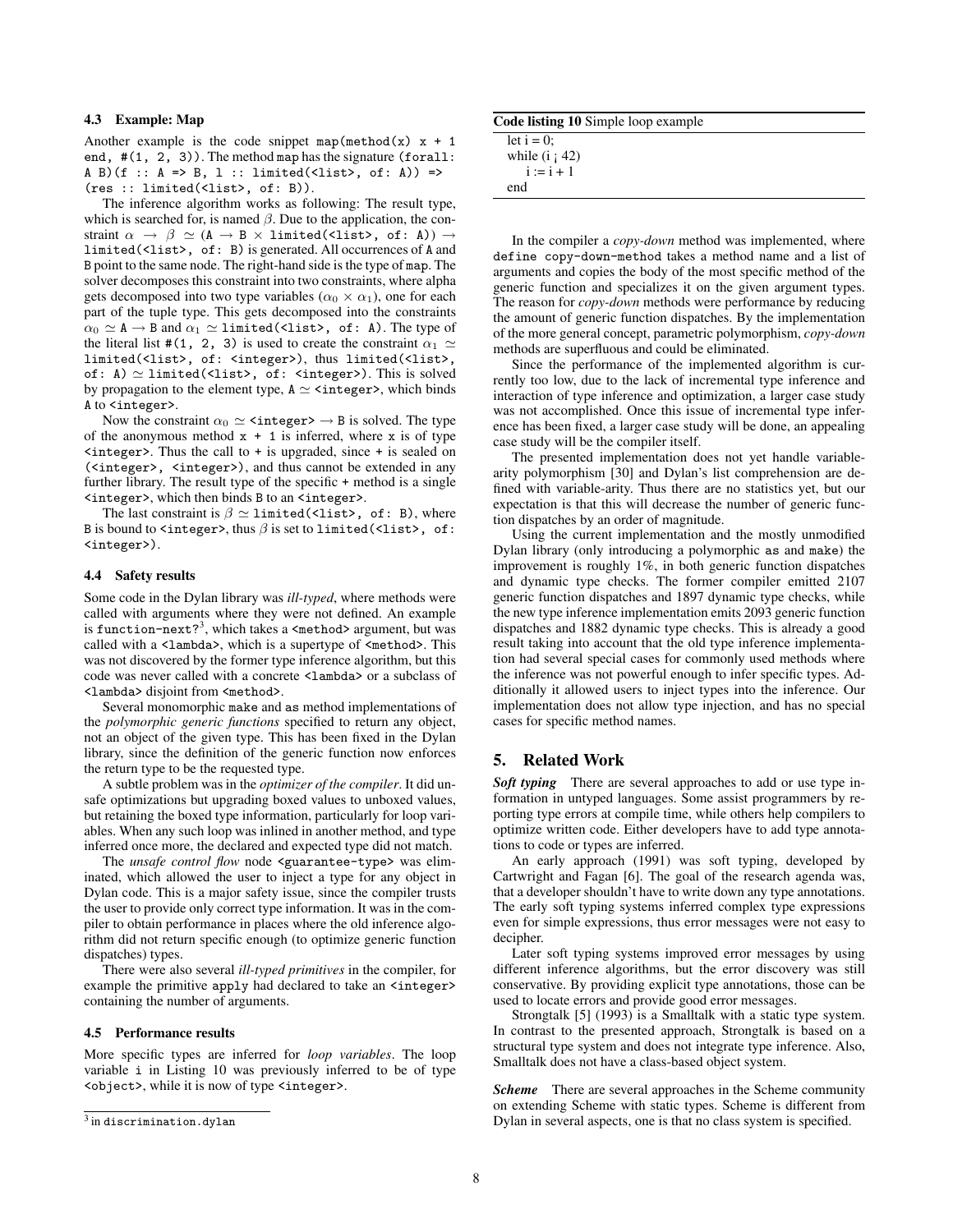Henglein developed already in 1991 in [11] a  $\lambda$  calculus with a **Dynamic** type and explicit coercions. Using this calculus he presented 1995 in joint work with Rehof [12] a Scheme to ML compiler, providing dynamic polymorphic type inference for Scheme.

A more recent approach is Typed Scheme [32] (now known as Typed Racket), which presents a type system for Racket. It integrates type annotations into Racket and polymorphic type variables. The unique feature of their type system is occurrence typing, which uses the type information of the test in a conditional in both branches. Racket code can quite easily be ported to Typed Racket code and it is also possible to use typed and untyped modules side by side, while the typed ones cannot be blamed [34]. The granularity of Typed Racket is on a module basis, while in gradual typing it is a finer level of granularity. Runtime type errors cannot originate from statically typed code regions. Racket is different from Dylan, it does not contain multiple dispatch but Java-style first-class classes.

*Blame calculus* Contemporaneously to Siek and Taha [29], Tobin-Hochstadt and Felleisen [31] introduced the idea of migrating untyped modules to typed modules, leaving the system in a mixed but sound state. Their proof mechanism exploits Findler and Felleisen's blame system; to be precise, they showed that if an error occurs (which also happens in soundly typed languages), then the blame falls on an untyped module. Wadler and Findler merely formulated a more elegant framework for this proof and gave it a name (blame calculus) [34].

*Ruby* An approach which integrates static types into Ruby is presented in [8]. A type system, type annotation syntax and a type inference algorithm were added to Ruby. Their type system supports object types, since methods are defined inside of objects. Their inference algorithm is constraint-based and applies a set of rewrite rules. They disallow dynamic features of Ruby, like runtime method redefinition. In our work we did not need to disallow any feature of Dylan, because only non-sealed methods might be replaced at runtime. Their algorithm produces some false type errors because of a union types where a part of the union has already been checked by a conditional, elimination of these type errors is left as future work.

*Sage* Another approach is hybrid type checking [10], which contains a Dynamic type for the unknown values. The type system supports type refinements, which are constraints for types, similar to limited types in Dylan, but more powerful. Additionally types are first-class values (types can be returned from functions, and it can be abstracted over types). When an expression has a type but another type is expected, and subtyping cannot be computed at compile time, a downcast (runtime type check) is inserted. Also, type checking is deferred to runtime if the subtype algorithm takes too much time. A notable difference to our approach is that refinement types may contain any predicate, which are solved with a theorem prover.

*Success typing* A similar approach, to use type inference for error detection, has been accomplished in success typing [17]. Success typing was developed for Erlang and is done after the compiler inserted dynamic type checks where needed. The inference algorithm finds code locations where types are definitively disjoint and presents these to the user. The goal was to provide documentation and error messages at compile time of unmodified Erlang code.

*Multiple dispatch* The selection of a method based on all argument types, not only the first, is called multiple dispatch. An empirical study of multiple dispatch was done in [22].

Formalization of type safety and multiple dispatch was done in Cecil [7, 16]. In contrast to our work, Cecil has a prototype-based object system while Dylan has a class-based object system.

Kea [21] is a statically typed programing language which integrated multi-methods and polymorphism. In Kea methods may still be organised within classes to preserve encapsulation. A result of this is that the first argument is still given a special status.

*Parametrized types* Integration of parametrized types into GOO, a dynamically typed programming language focussing on real time audio and video transformation, was done in [15]. This is a generalization of Dylan's limited types. It contains ideas how to cope with parametric polymorphism and generic functions, which served as a base for the described interaction in that paper. In GOO function types cannot be parametrized, which is a major effort of this paper.

# 6. Conclusion and further work

In this paper we integrated gradual typing into Dylan, a language supporting multiple dispatch, and additionally added union-based subtyping, multiple and optional parameters and multiple return values. It uses the optional type annotations of Dylan as a base of the type inference. The extensions to the Dylan syntax (to support type variables and function types) are backwards-compatible, so existing Dylan code can be used with the new type inference.

The type inference algorithm was implemented in the mainstream Dylan compiler. The results look promising: the type inference algorithm is more precise and enables more optimizations compared to the original implemented algorithm [2]. The described algorithm reports more type errors at compile time and the generated code contains fewer computations which may fail at runtime, namely type assertions and generic function calls. Additionally we implemented function types and parametric polymorphism in Dylan, which allows developers to specify more expressive types.

The running speed of the implemented type inference algorithm is currently slower than of the original algorithm. This has two main causes: on the one hand it is not incremental, on the other hand the control flow graph is first converted into a static single assignment form. Additionally, in order to improve performance, each polymorphic method which has been upgraded to a monomorphic method should be cached.

An animated graph visualization<sup>4</sup> was developed and will educate people who are interested in compiler construction, especially in compiler optimizations and type theory to get a deep understanding of what a compiler does during optimization and type inference.

Further work will include a formalization and proofs of the developed type system and inference algorithm. Most of the rules are obtained from standard literature [23] and the gradual typing system [26–28], but there are no formal proofs of the combined type system.

The presented treatment of subtyping in the type inference algorithm is inadequate. There has been done some work by Pottier [24] which uses positive and negative annotations on data flow nodes.

Dylan's list comprehension is defined with variable-arity arguments, a recently published paper covering variable-arity polymorphism [30] will be integrated.

Neither collections nor hash tables currently make use of parametric polymorphism. Every hash table lookup, store and rehashing involves a generic function call. The collection implementation has a lot of duplicated code, using copy-down methods, for performance when specific element types are stored in the collection.

An additional feature for Dylan's type system would be occurrence typing [32], which uses information of introspection functions. The method instance? (<object>, <type>) =>

<sup>4</sup> http://visualization.dylan-user.org/